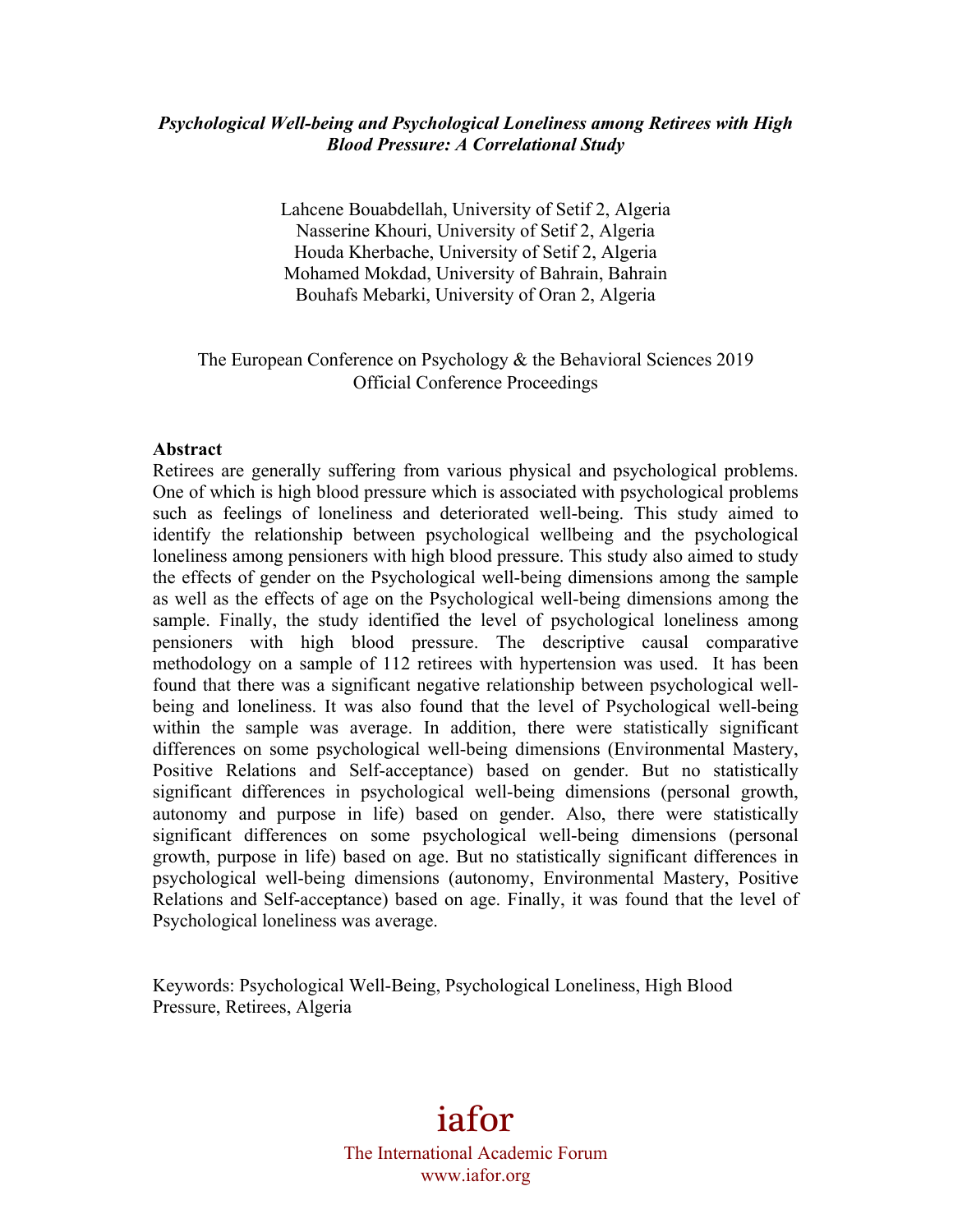#### **Introduction**

Well-being is part of the mental health but not synonymous with it (Henn, Hill,  $\&$ Jorgensen, 2016). In his review, Hird (2003) states that there are many theoretical definitions of well-being. However, Kharnub (2016) sees that there is no general agreement on a universal definition of well-being. Psychological well-being was mentioned as the absence of negative psychological traits such as depression. However, the perspective has changed over time (Kumcagiz & Gunduz, 2016). Psychological well-being was associated with positive understanding and positive social relationships (Kumcagiz & Gunduz, 2016) Psychological well-being is defined as a positive experience and psychological functioning (Ishaq, Malik., & Asif, 2018) The theory of psychological well-being is based on concepts in developmental psychology and clinical psychology (Kumcagiz & Gunduz, 2016). The latest theory of psychological well-being focused on self-perceptions of positive functioning (Moe, 2012).

According to Ryff (1989), traditional concepts of psychological well-being ignored the aspects of positive functioning (Moe, 2012) because they focused primarily on the absence of disorder symptoms (Moe, 2012). Ryff (1989) has developed a scale of six basic dimensions, the Ryff Scale of Psychological Wellbeing, and although a large number of studies have used this scale, the results of the scale remain inconclusive (Henn et al., 2016).

As to the psychological loneliness variable, studies have shown that loneliness is associated with depression and reduced quality of life (Mellor et al, 2008; Cacioppo et al, 2006; Chou and Chi, 2004; Lim & Kua, 2011) and increased physical and mental health problems for the elderly (Cornwell, & Wait, 2009; Hicks, 2000; Lim & Kua, 2011).

According to Green et al., many health-related problems are the result of loneliness, and Momtaz et al. (2012) studied a sample of 1,880 older people in Malaysia and found that loneliness increases the risk of hypertension in later life (Petitte, et al. 2015). Hansson et al. pointed out that loneliness is associated with some psychological problems such as poor adaptation or dissatisfaction with family and social relationships (Ibrahimi, 2015).

The influence of loneliness on well-being cannot be ignored, and Golden et al. (2009) supported this idea with the view that there is already a strong relationship between loneliness and well-being (Wu & Zhang, 2011). A review of the literature on loneliness shows that this phenomenon has a negative impact on various aspects of psychological well-being (Shahidi, 2013) According to Shahidi study on the impact of loneliness on the dimensions of psychological well-being has not been studied yet, and the purpose of his study was based on the type of this association. Just as this feeling may find a way for the elderly because they have an awareness of weakness and pain due to aging and a feeling of abandonment associated with painful waiting (Macqueron, 2009). The prevalence of chronic diseases increases with age and the link between health and psychological well-being becomes more important in older ages, according to Steptoe, Deaton, and Stone (2015). And Rafanelli et al. (2012) showed that patients with hypertension had a weakness in psychological well-being,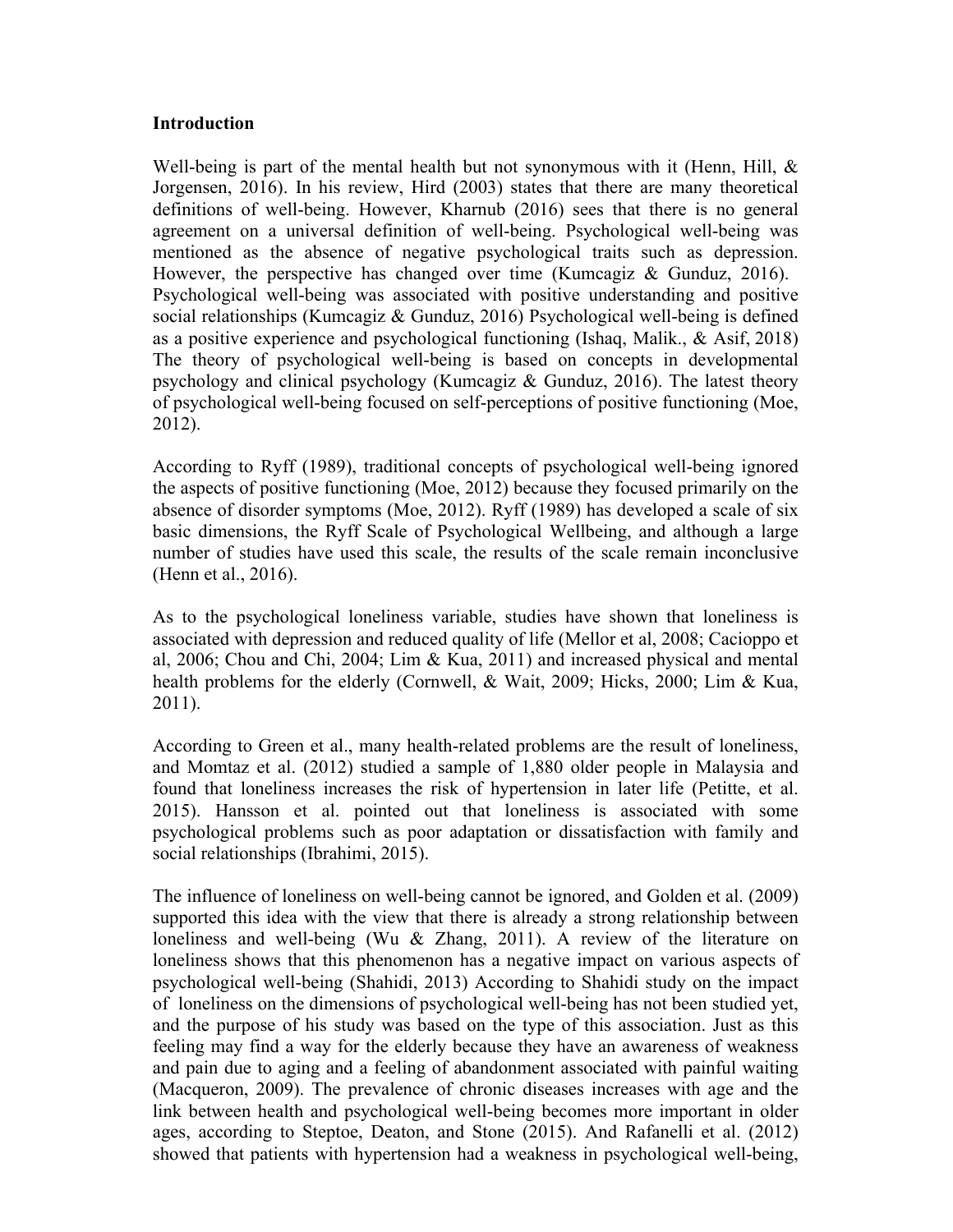and Salami, 2010 indicated that physical health is a predictor of psychological wellbeing (Salami, 2010).

The purpose of this study is to explore the relationship between psychological wellbeing and loneliness. And the study of differences in the psychological well-being with high and low loneliness, also the study of differences in psychological wellbeing according to demographic variables (age and gender) so that studies have shown that social and demographic factors affect the psychological well-being of older persons (Momtaz et al., 2012; Ibitoye et al., 2014).

## **Methodology**

To achieve the goal of this study the descriptive approach correlative and comparative was used.

## **Data Collection Tools**

To collect data, for this study two scales have been used. The Ryff scale (Ryff, 1989) has been used for the Psychological wellbeing variable. As for the psychological loneness variable, the loneliness scale was used.

**The Ryff scale:** The original Ryff scale includes 120 items and a short version containing 42 items (7 items per sub-scale). The scale contains positive and negative items covering six dimensions.

## **The Psychometric Properties of the Well-being Scale:**

**- Reliability:** Cronbach alpha value (0,749) indicates that the scale has a relatively high reliability.

- **Validity:** To test the validity of the scale, the internal consistency, as well as the confirmatory factor analysis have been used.

- **Internal Consistency:** As can be seen in Table (1), the majority of the results are highly significant.

| <b>Dimensions</b>                         | The correlation coefficient of<br>each dimension of<br>the scale with the total score |
|-------------------------------------------|---------------------------------------------------------------------------------------|
| Autonomy                                  | $**0,734$                                                                             |
| <b>Environmental Mastery</b>              | $**0,590$                                                                             |
| Personal Growth                           | $***0,713$                                                                            |
| <b>Positives Relations</b><br>with Others | $**0,658$                                                                             |
| Purpose in Life                           | $**0,677$                                                                             |
| Self-Acceptance                           | $**0,679$                                                                             |

Table 1: The correlation coefficient of each dimension of the scale with the total score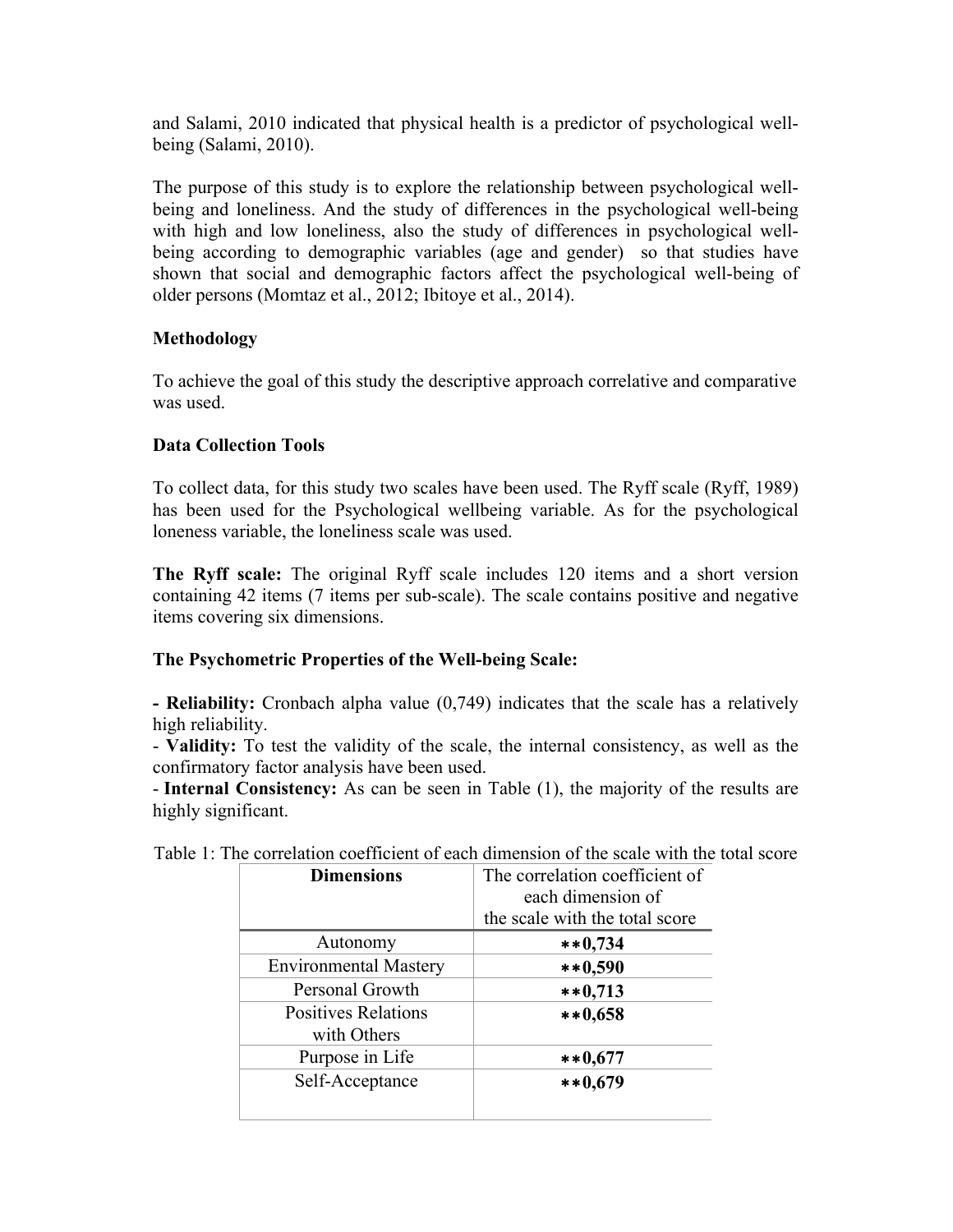- **Confirmatory Factor Analysis**:



Figure 1: Path diagram analysis

The confirmatory factor analysis results as depicted in Figure (1), support the previous results. The goodness of fit values about the model are:

| <b>RMSEA</b> | $= 0,064$ |
|--------------|-----------|
| <b>SRMR</b>  | $= 0,083$ |
| <b>PGFI</b>  | $= 0,644$ |

**The loneliness scale:** As for the psychological loneliness scale, a scale of two dimensions (Emotional loneliness, Social loneliness) was used.

## **The Psychometric Properties of the Loneliness Scale:**

- **Reliability:** Cronbach alpha value (0,749) indicates that the scale has a relatively high reliability.

- **Validity:** To test the validity of the scale, the internal consistency, as well as the confirmatory factor analysis have been used.

- **Internal consistency:** As shown in Table (2), the internal consistency is statistically significant.

| <b>Dimensions</b>           | The correlation coefficient of<br>each dimension of the scale with the<br>total score |
|-----------------------------|---------------------------------------------------------------------------------------|
| <b>Emotional loneliness</b> | $***0.817$                                                                            |
| Social loneliness           | $**0,823$                                                                             |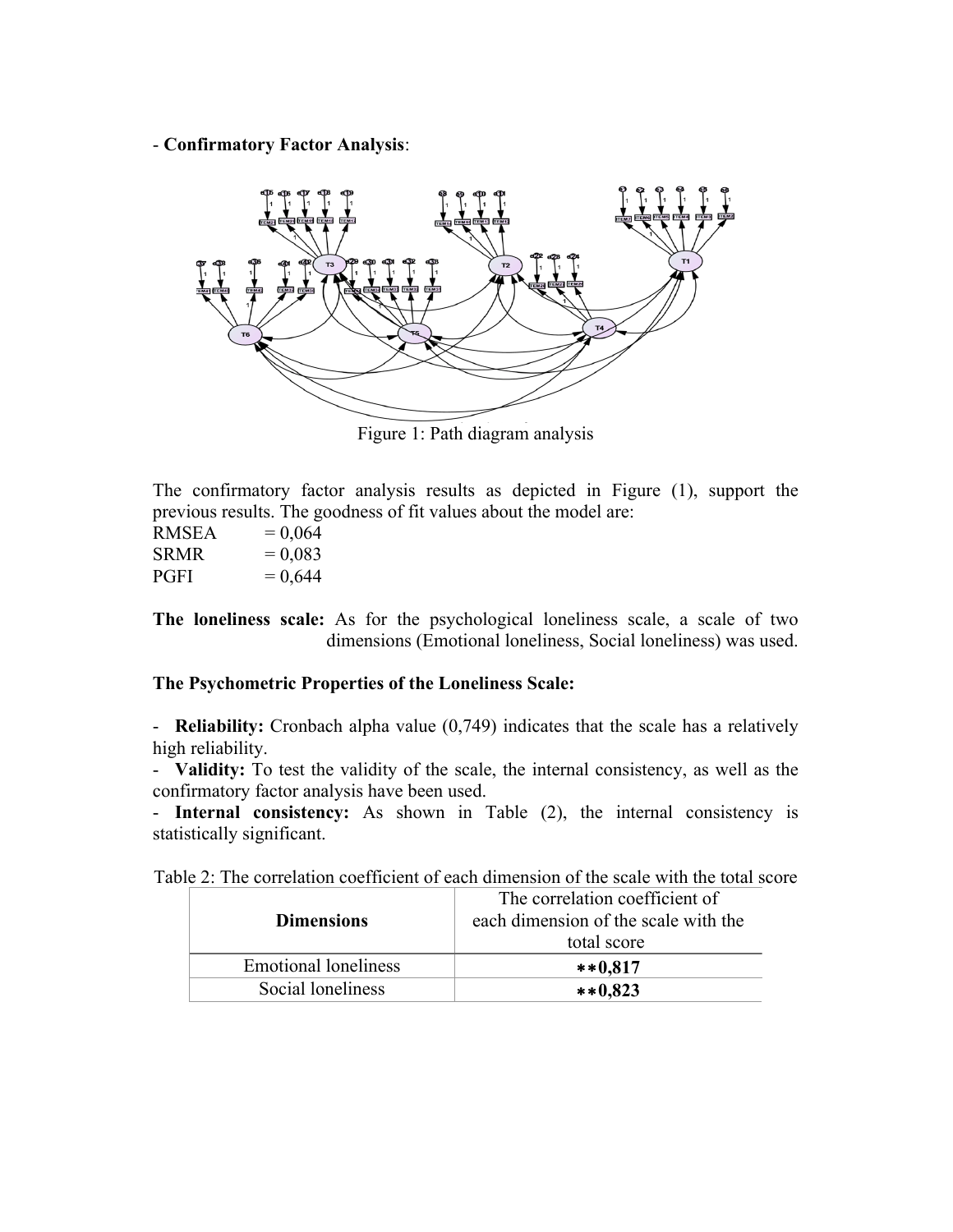# - **Confirmatory factor analysis**



Figure 2: Path diagram for the two-factor structure

The confirmatory factor analysis results as depicted in Figure (2), support the previous results. The goodness of fit values about the model are

| <b>RMSEA</b> | $= 0,501$  |
|--------------|------------|
| <b>SRMR</b>  | $= 0,0718$ |
| <b>CFI</b>   | $= 0.921$  |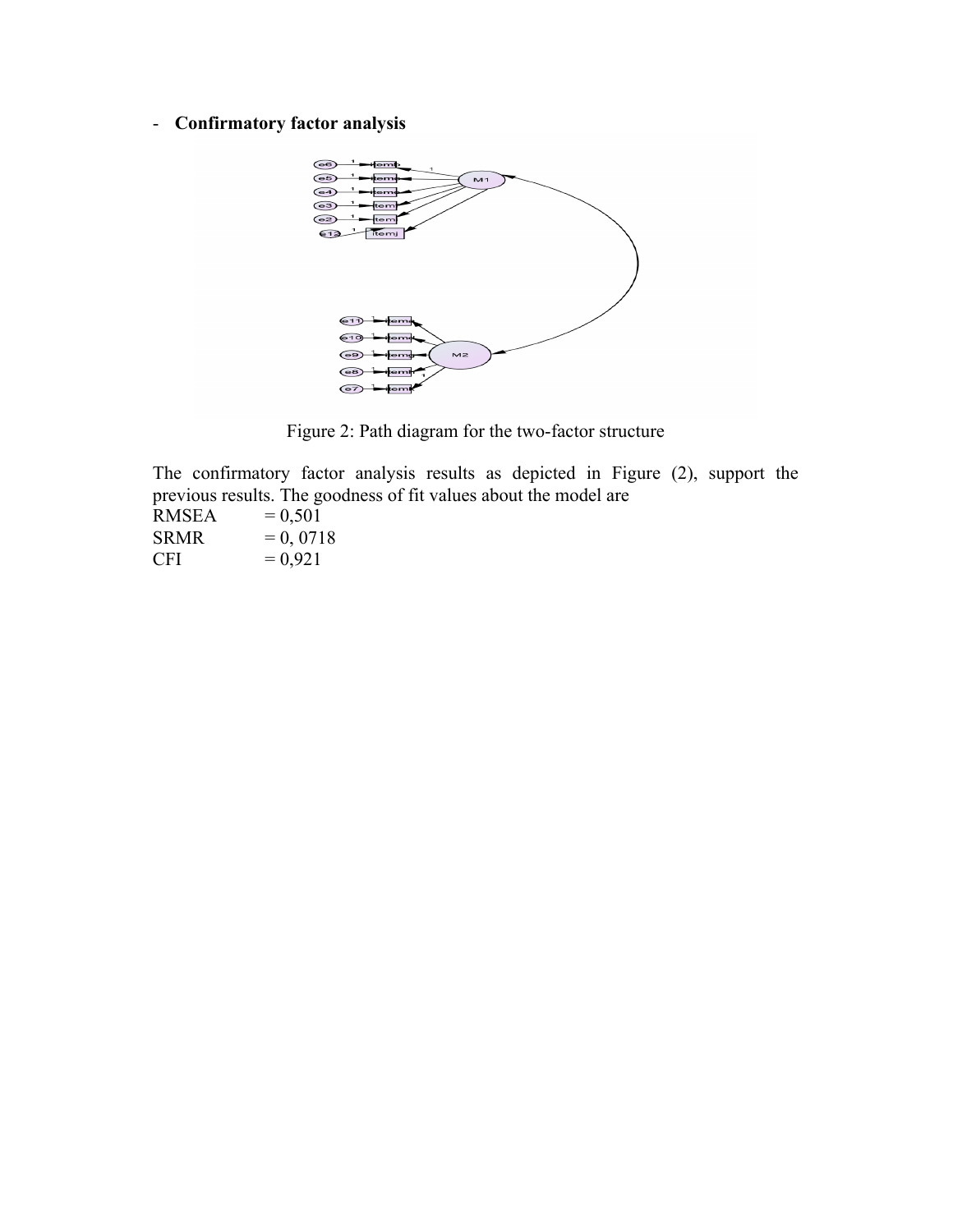## **Results**

It has been found that there was a significant negative relationship between psychological well-being and loneliness among retirees with hypertension as depicted in Table (3).

| $\frac{1}{2}$ . Convincing over our responsibility with oving and following |                                      |  |  |  |  |
|-----------------------------------------------------------------------------|--------------------------------------|--|--|--|--|
| Variables                                                                   | Psychological Wellbeing   Loneliness |  |  |  |  |
| Psychological Wellbeing                                                     |                                      |  |  |  |  |
| Loneliness                                                                  | $0.489-**$                           |  |  |  |  |
| **P< $0.01$                                                                 |                                      |  |  |  |  |

Table 3: Correlation between Psychological well-being and loneliness

As for the differences in psychological well-being, there are statistically significant differences as shown in Tables (4, 5, and 6).

|                          |                    | N                       | Mean    | Standard<br>Deviation | T            | Level of<br>significance                            |  |
|--------------------------|--------------------|-------------------------|---------|-----------------------|--------------|-----------------------------------------------------|--|
| Autonomy                 | High<br>loneliness | 30                      | 5,0389  | 0,70938               | 5,844        | Statistically<br>Significant at the                 |  |
|                          | Low<br>loneliness  | 30<br>3,8500<br>0,85920 |         |                       | level $0,01$ |                                                     |  |
| Environmental<br>Mastery | High<br>loneliness | 30                      | 4,8083  | 0,93699               | 7,578        | Statistically<br>Significant at the<br>level $0,01$ |  |
|                          | Low<br>loneliness  | 30                      | 2,9250  | 0,98731               |              |                                                     |  |
| Personal                 | High<br>loneliness | 30                      | 4,8600  | 0,95587               | 6,944        | Statistically<br>Significant at the<br>level $0,01$ |  |
| Growth                   | Low<br>loneliness  | 30                      | 3,000   | 1,11293               |              |                                                     |  |
| Positive<br>Relationship | High<br>loneliness | 30                      | 4,7516  | 1,21236               | 7,605        | Statistically<br>Significant at the                 |  |
|                          | Low<br>loneliness  | 30                      | 2,1889  | 1,39150               |              | level $0,01$                                        |  |
| Purpose in               | High<br>loneliness | 30                      | 5,0200  | 0,9011                | 9,867        | Statistically<br>Significant at the<br>level $0,01$ |  |
| Life                     | Low<br>loneliness  | 30                      | 2,5467  | 1,03582               |              |                                                     |  |
| Self-                    | High<br>loneliness | 30                      | 4,7600  | 0,69758               | 8,872        | Statistically<br>Significant at the                 |  |
| acceptance               | Low<br>loneliness  | 30                      | 2,9800  | 0,84910               |              | level $0,01$                                        |  |
| Psychological            | High<br>loneliness | 30                      | 4,87312 | 0,31976               | 16,701       | Statistically<br>Significant at the                 |  |
| Wellbeing                | Low<br>loneliness  | 30                      | 2,9151  | 0,55687               |              | level $0,01$                                        |  |

Table 4: Differences in psychological well-being with high and low loneliness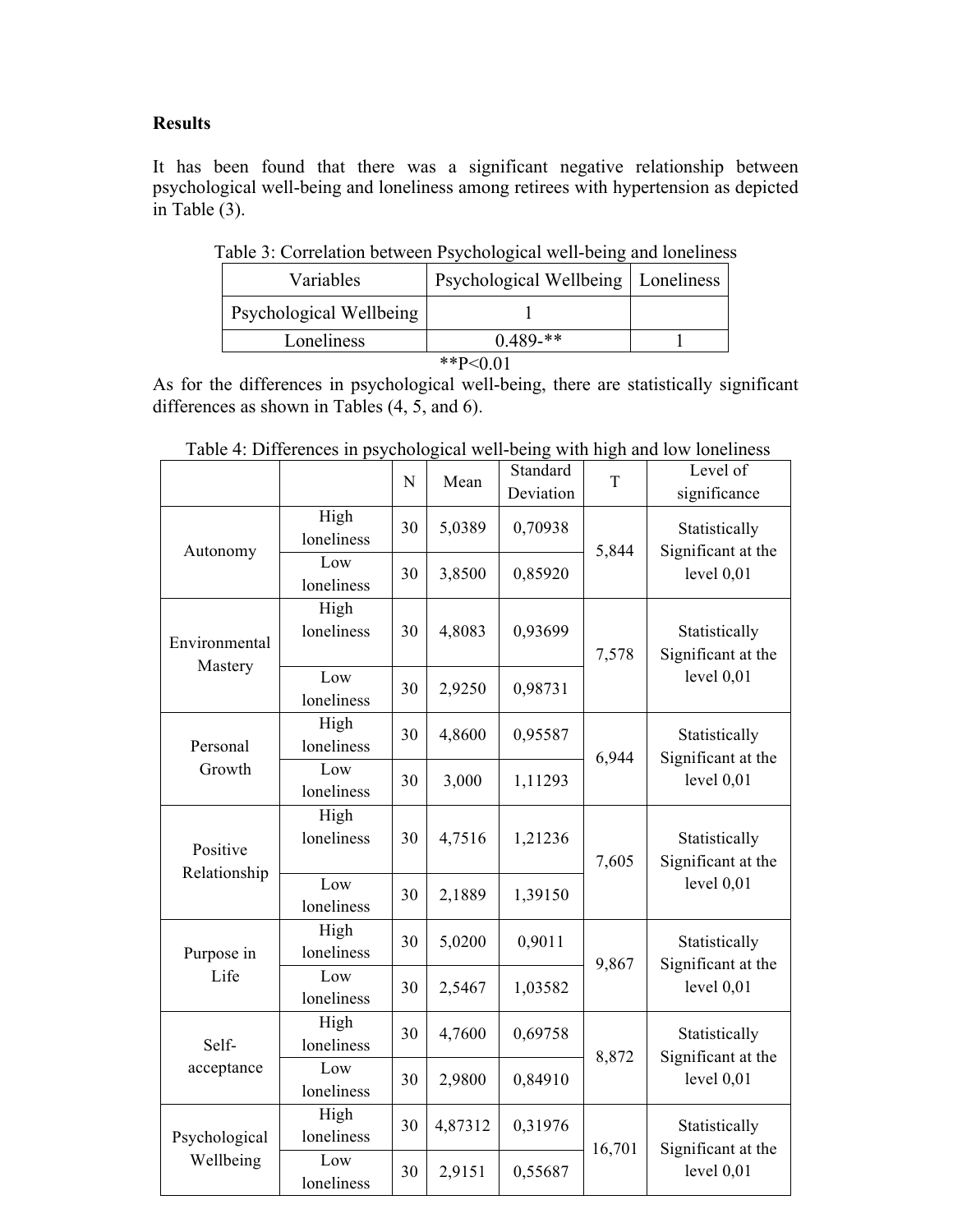|                          | N  | Gender | <b>Standard</b><br><b>Deviation</b> | mean   | T        | Sig. $(2-$<br>tailed |
|--------------------------|----|--------|-------------------------------------|--------|----------|----------------------|
|                          | 35 | Women  | 0,92967                             | 4,3905 | 0,783    | 0,435                |
| Autonomy                 | 77 | Men    | 0,85015                             | 4,5303 |          |                      |
| Environmental<br>Mastery | 35 | Women  | 1,03778                             | 3,4857 | 2,055    | 0,042                |
| Personal Growth          | 77 | Men    | 1,27181                             | 3,9903 |          |                      |
|                          | 35 | Women  | 1,30635                             | 3,6857 | 0,452    | 0,652                |
| Positive                 | 77 | Men    | 1,29370                             | 3,8052 |          |                      |
| Relationship             | 35 | Women  | 1,61442                             | 3,0381 | 2,571    | 0,011                |
| Purpose in Life          | 77 | Men    | 1,77244                             | 3,9422 |          |                      |
|                          | 35 | Women  | 1,13116                             | 4,0400 | $0,875-$ | 0,384                |
|                          | 77 | Men    | 1,41012                             | 3,8028 |          |                      |
| Self-acceptance          | 35 | Women  | 1,05496                             | 3,6000 | 2,819    | 0,006                |
| Psychological            | 77 | Men    | 1,08491                             | 4,2182 |          |                      |
| Wellbeing                | 35 | Women  | 0,78524                             | 3,7067 | 1,995    | 0,049                |

Table 5: difference in psychological well-being according gender variable

Table 6: differences in psychological well-being according to age variable

| Environmental   | Between groups | 1,019   | 0,510 | $\overline{2}$ | 0,337 | 0,714 |
|-----------------|----------------|---------|-------|----------------|-------|-------|
| Mastery         | Within groups  | 164,654 | 1,511 | 109            |       |       |
|                 | Total          | 165,674 |       | 111            |       |       |
|                 | Between groups | 14,378  | 7,189 | 2              | 4,577 | 0,012 |
| Personal Growth | Within groups  | 171,186 | 1,571 | 109            |       |       |
|                 | Total          | 185,564 |       | 111            |       |       |
|                 | Between groups | 6,880   | 3,440 | 2              | 1,102 | 0,336 |
| Positive        | Within groups  | 340,160 | 3,121 | 109            |       |       |
| Relationship    | Total          | 347,040 |       | 111            |       |       |
|                 | Between groups | 11,951  | 5,976 | 2              | 3,539 | 0,032 |
| Purpose in Life | Between groups | 184,028 | 1,688 | 109            |       |       |
|                 | Total          | 195,979 |       | 111            |       |       |
|                 | Between groups | 0,788   | 0,394 | $\overline{2}$ | 0,317 | 0,729 |
| Self-acceptance | Within groups  | 135,702 | 1,245 | 109            |       |       |
|                 | Total          | 136,490 |       | 111            |       |       |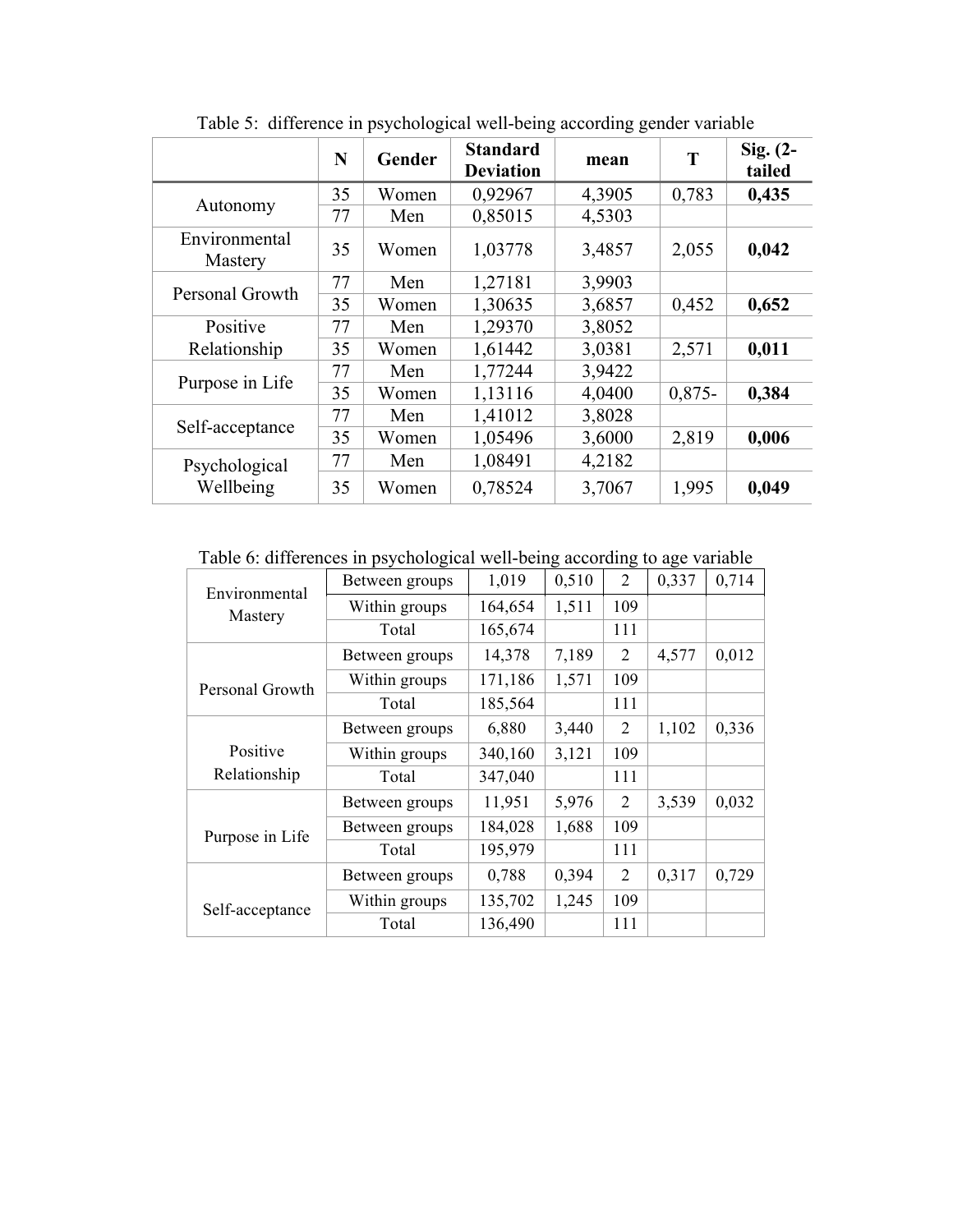It is seen that:

- There are statistically significant differences in psychological well-being and its dimensions (environmental mastery, positive relationships, and self-acceptance) according to the gender variable among retires with hypertension.

- There are no statistically significant differences in the dimensions of psychological well- being (Autonomy, personal growth, purpose in life) according to the gender variable among retires with hypertension.

- There are no statistically significant differences in psychological well-being and its dimensions except personal growth and purpose in life according to the age variable among retirees with hypertension.

### **Discussion**

This study showed the negative relationship between loneliness and psychological well-being of retirees with hypertension, and it showed there are differences in psychological wellbeing and the dimensions with high and low loneliness of retirees with hypertension for the higher loneliness.

This feeling is the main factor in mental health problems (Van Roekel et al, 2010), and loneliness was associated with weakness, such as low psychological well-being (Doman & Roux, 2012). As such, Creswell et al., 2012 put real possibilities for overcoming the sense of loneliness among older people and other age groups. As well, there are studies indicating that the well-being of older persons is a paradox, despite age-related challenges or losses do not decline psychological wellbeing, and thus psychological well-being may not decrease with this feeling or even with the illness as the results showed. Further, Ryff (1989) concluded that psychological wellbeing is a protective factor for older person Patients (González-Celis, 2016: 718- 719).

In addition, the results of this study showed differences in psychological well-being and its dimensions (environmental mastery, positive relationships, and selfacceptance) according to the gender of retirees with hypertension, Studies show that there is a contradiction in the results of differences in psychological well-being according to the gender variable, so further research is required.

The results of the study showed differences in (personal growth and purpose in life) according to the age variable of retirees with hypertension. Although having a goal in life and personal growth of older people is important, for positive functioning (González-Celis, et al. 2016:718-719) Studies indicate that there is a decline in the dimensions of psychological well-being (purpose in life and personal growth) among the elderly.

#### **Conclusion**

In conclusion, this study identified the level of psychological well-being among pensioners with high blood pressure, including the effects of gender on the Psychological well-being dimensions among the sample. The study has also studied the effects of age on the Psychological well-being dimensions among the sample and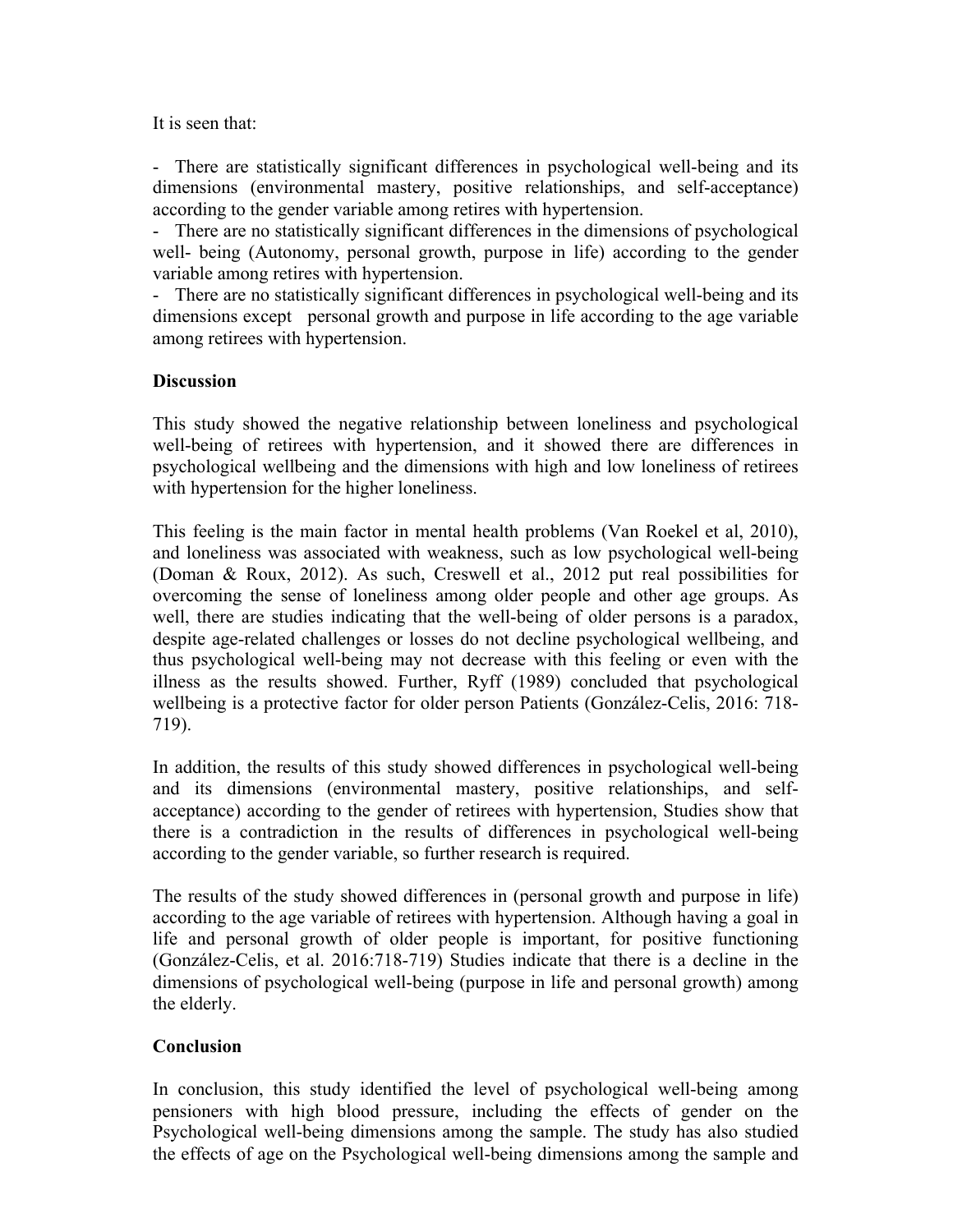identified the level of psychological loneliness among pensioners with high blood pressure.

The major result of the study has been a negative correlation between loneliness and psychological well-being. Based on this result, it was recommended that there exists a need to focus on the program to promote the psychological well-being and its dimensions especially (personal growth and purpose in life) that of elderly patients.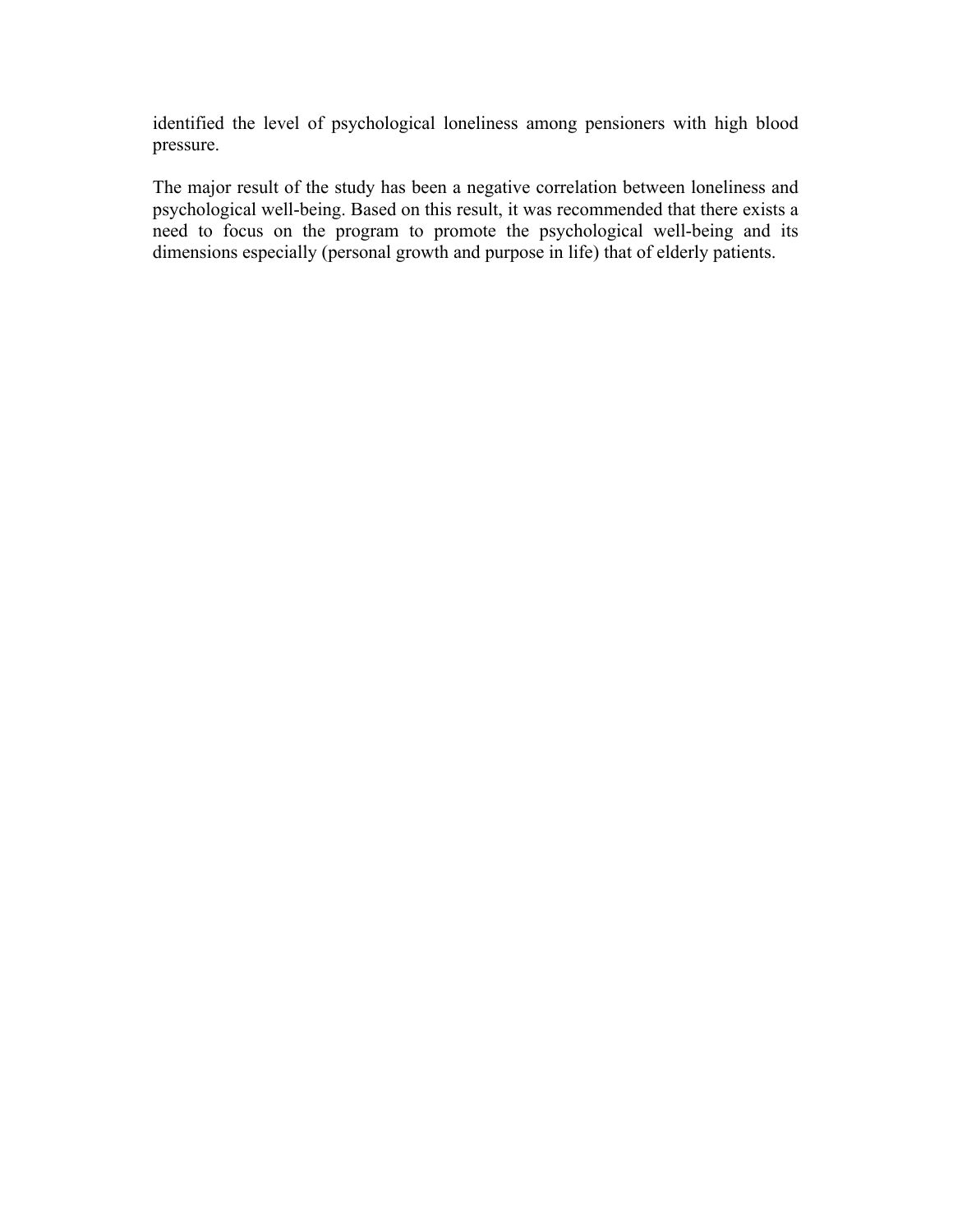#### **References**

Cacioppo, J. T., Hughes, M. E., Waite, L. J., Hawkley, L. C., & Thisted, R. A. (2006). Loneliness as a specific risk factor for depressive symptoms: cross-sectional and longitudinal analyses. Psychology and aging, 21(1), 140-151

Chou, K. L., & Chi, I. (2004). Childlessness and psychological well‐being in Chinese older adults. International Journal of Geriatric Psychiatry, 19(5), 449-457.

Cornwell, E. Y., & Waite, L. J. (2009). Social disconnectedness, perceived isolation, and health among older adults. Journal of health and social behavior, 50(1), 31-48.

Creswell, J. D., Irwin, M. R., Burklund, L. J., Lieberman, M. D., Arevalo, J. M., Ma, J., ... & Cole, S. W. (2012). Mindfulness-based stress reduction training reduces loneliness and pro-inflammatory gene expression in older adults: a small randomized controlled trial. Brain, behavior, and immunity, 26(7), 1095-1101.

Doman, L. C., & Le Roux, A. (2012). The relationship between loneliness and psychological well-being among third-year students: a cross-cultural investigation. International Journal of Culture and Mental Health, 5(3), 153- 168.

González-Celis, A. L., Chávez-Becerra, M., Maldonado-Saucedo, M., Vidaña-Gaytán, M. E., & Magallanes-Rodríguez, A. G. (2016). Purpose in life and personal growth: Predictors of quality of life in Mexican elders. Psychology, 7(05), 714-720

Henn, C. M., Hill, C., & Jorgensen, L. I. (2016). An investigation into the factor structure of the Ryff Scales of Psychological Well-Being. SA Journal of Industrial Psychology, 42(1), 1-12.

Hicks, T. J. (2000). What is your life like now?: Loneliness and elderly individuals residing in nursing homes. Journal of gerontological nursing, 26(8), 15-19.

Hird, S. (2003). What is well-being? A brief review of current literature and concepts. NHS Health Scotland, 1-28.

Ibitoye, O. G., Sanuade, O. A., Adebowale, A. S., & Ayeni, O. (2014). Psychological well-being of the Elderly in Nigeria. 6 The Nigerian Journal of Sociology and Anthropology, 12(1), 74-85

Ibrahimi, E. (2015). Effects of loneliness on mental health of elderly people: The role of the nurse.

Ishaq, G., Malik, N. I., & Asif, M. (2018) Relationship of Loneliness and Psychological Well-being among University Hostels Students: Moderating Role of Self-esteem. Journal of Research in Social Sciences (JRSS), 6(2) 242-255

Kharnub, F. (2016). Psychological Wellbeing and its Relation to Emotional Intelligence and Optimism (A Field Study in a Sample of the Students of the Faculty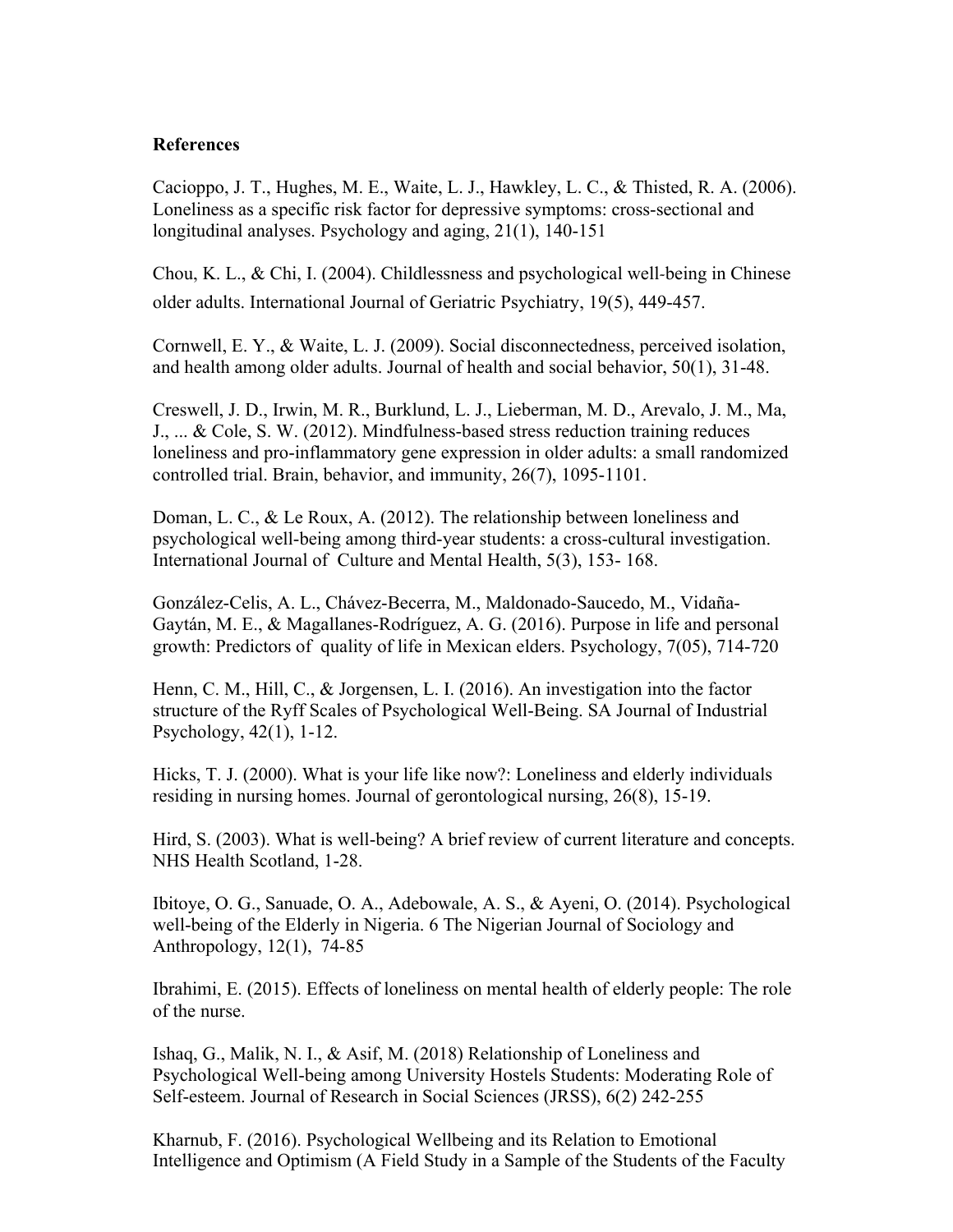of Education at Damascus University), Journal of the Federation of Arab Universities for Education and Psychology, 14 (1), 242-217

Kumcagiz, H., & Gunduz, Y. (2016). Relationship between psychological well-being and smartphone addiction of university students. International Journal of Higher Education,  $5(4)$ , 144 156

Lim, L. L., & Kua, E. H. (2011). Living alone, loneliness, and psychological wellbeing of older persons in Singapore. Current gerontology and geriatrics research, 2011, 9 pages

Macqueron. G. (2009), Psychologie de la solitude, Paris : Odile Jacob

Mellor, D., Stokes, M., Firth, L., Hayashi, Y., & Cummins, R., (2008) "Need for belonging, relationship satisfaction, loneliness, and life satisfaction," Personality and Individual Differences, vol. 45, no. 3, pp. 213–218.

Moe, K. (2012). Factors influencing women's psychological well-being within a positive functioning framework. Theses and Dissertations Educational School, and Counseling Psychology, University of Kentucky.

Momtaz, Y. A., Hamid, T. A., Yusoff, S., Ibrahim, R., Chai, S. T., Yahaya, N., & Abdullah, S. S. (2012). Loneliness as a risk factor for hypertension in later life. Journal of aging and health, 24(4), 696-710.

Petitte, T., Mallow, J., Barnes, E., Petrone, A., Barr, T., & Theeke, L. (2015). A systematic review of loneliness and common chronic physical conditions in adults. The open psychology journal, 8(Suppl 2), 113- 132

Rafanelli, C., Offidani, E., Gostoli, S., & Roncuzzi, R. (2012). Psychologic correlates in patients with different levels of hypertension. Psychiatry research, 198(1), 154-160

Ryff, C. D. (1989). Happiness is everything, or is it? Explorations on the meaning of psychological well-being. Journal of personality and social psychology, 57(6), 1069.

Salami, S. O. (2010). Retirement context and psychological factors as predictors of well-being among retired teachers. Europe's Journal of Psychology, 6(2), 47-64.

Shahidi, M. (2013). Loneliness as predictor of mental health components. A thesis submitted to the Department of Child and Youth Study, in partial fulfillment of the requirement for the degree of Master of Arts (Child and Youth Study), Mount Saint Vincent University

Steptoe, A., Deaton, A., & Stone, A. A. (2015). Subjective wellbeing, health, and ageing. The Lancet, 385(9968), 640-648.

Van Roekel, E., Scholte, R. H., Verhagen, M., Goossens, L., & Engels, R. C. (2010). Loneliness in adolescence: Gene× environment interactions involving the serotonin transporter gene. Journal of Child Psychology and Psychiatry, 51(7), 747-754.